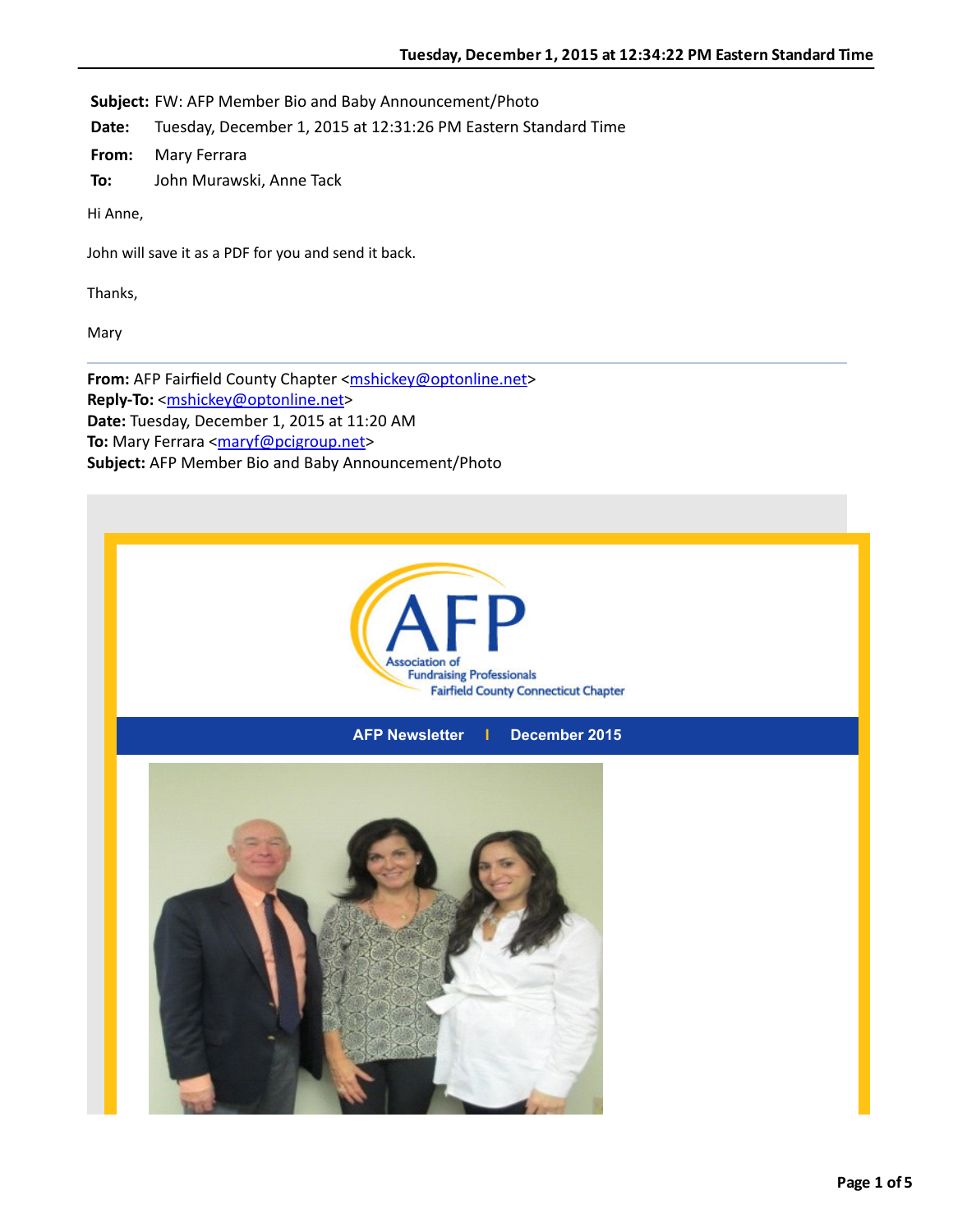## **FEATURED MEMBER: Janina Serrao and Family & Children's Agency**

Sitting at the Starbucks on the Post Road in Fairfield sipping a hot mocha in the end of October, Janina is amazingly calm, cool and collected, given that she's very pregnant; her first baby is due in two weeks. She hails from a long line of Westporters, and was previously the Captain of the Staples Varsity volleyball team, a position that, she notes flashing a small smile, "was awarded perhaps, more for personality than sports prowess."

Janina went to college and studied Psychology at James Madison University and graduated in 2003. Though she found her first job with a small nonprofit as a Vocational Counselor for people with developmental and psychiatric disabilities to be fulfilling, she realized that the position didn't allow much room for advancement. Fast forward four years later and Janina landed a job at Family & Children's Agency.

She was hired as the Development Coordinator to take care of the donor database and assist with special events. Janina rose among the ranks from the Coordinator position to Development Associate, then Manager of Development & Marketing, and finally to her current role as the Director of Development. Situated in a fairly large fundraising department, she's in charge of individual giving, all appeals throughout the year, and special events. Janina likes the frequent interaction with board members and volunteers instead of always sitting in a back office. Janina and her agency are shaking up the development world with some new initiatives involving millennials and are re-imagining other fundraising events.

Progressive programs initiated by the administration and development team include the creation of a Junior Board of Advisors, made up of young people who spread the word about the Agency among their peers, and assist with volunteerism and fundraising. Every year the group has a new focus and chooses an Agency program to be the beneficiary of their charitable events and monies raised. Efforts are publicized to peer networks on Facebook and other social media. Their inaugural year benefited the Agency's homeless clients and last year they engaged with the ASPIRE afterschool program to plant a small garden at Fodor Farm, the community garden in Norwalk. This year they are working with the Family Support & Prevention Services and will be conducting a diaper drive for clients.

Last year, Family & Children's Agency's annual gala plans were re-drawn. The theme of this time honored tradition was refocused to center on the Agency's purpose. Instead of renting out the usual country club, they acquired the use of a raw, unadorned space with high ceilings, exposed brick, and concrete floors. This blank canvas was decorated with the agency's beautiful colors-teal and lime green-- agency signage, messages, and dramatic lighting. Video vignettes of clients describing the importance of the nonprofit's programs were produced and shown as well. Supporters of the agency invited their friends to learn about the organization's mission and activities. The event was handled by Abigil Kirsh, a renowned catering firm from New York City; the cuisine was delicious and beautifully presented. The service was impeccable.

Located in Norwalk, Family & Children's Agency is a human services organization with a \$15.5 million budget and more than 200 employees. Founded in 1942, it originally provided counseling for women and families during World War II as they struggled to cope with stress, separation, and loss. Today, the nonprofit supports individuals throughout all stages of the life cycle and works to help people build better lives. Each year, they provide services to more than 11,000 children and families, youth, adults and seniors. Services include: adoption, counseling, family support, specialized foster care, parent education, afterschool program, mentoring, addiction recovery, homeless services, and home care and personal alert services. Though there is not enough room here to do the organization's many programs justice, a complete description, along with a moving video, can be found on their website. Here are details on a few select services: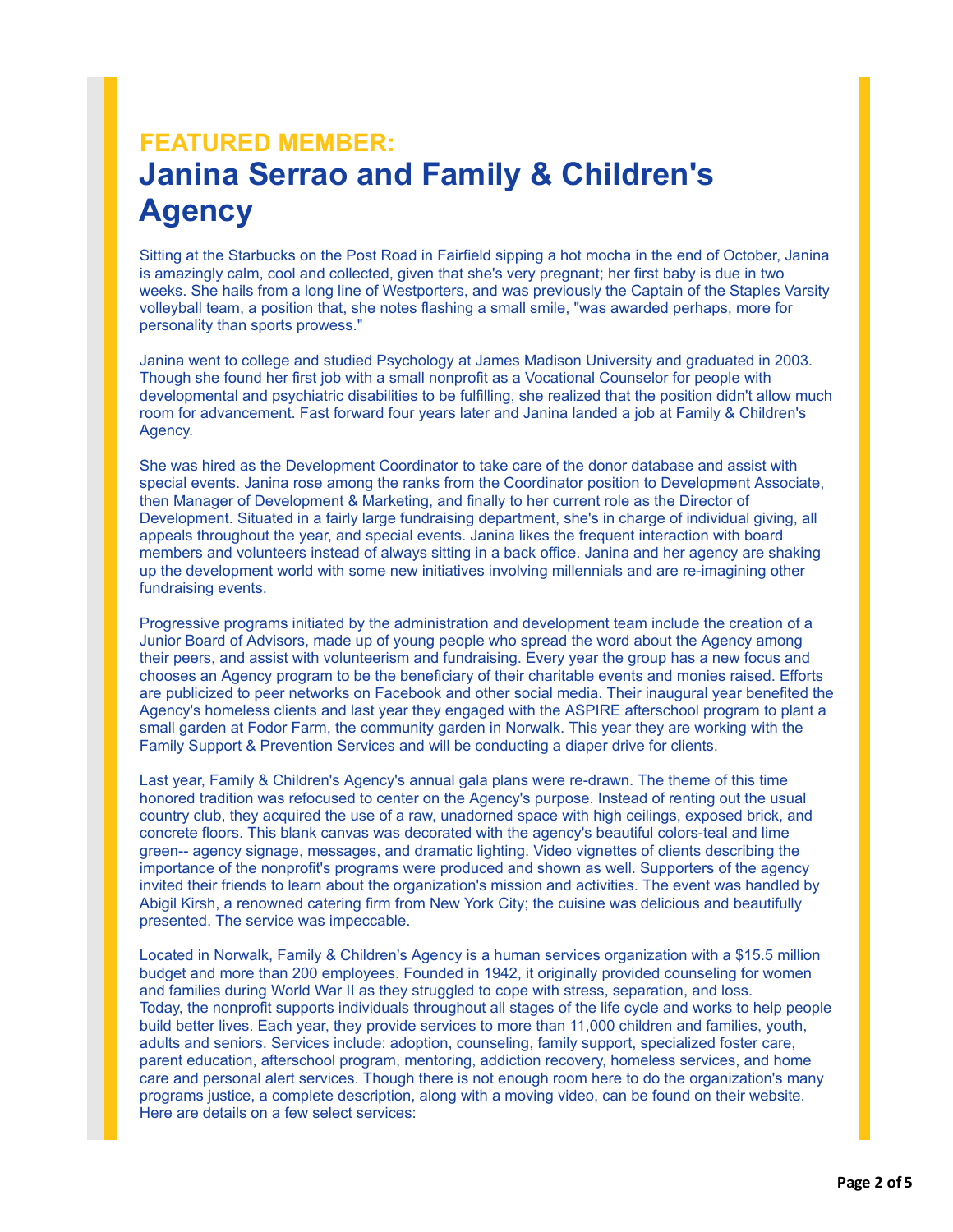**Parent Education Program** - offered in partnership with the Connecticut Council of Family Service Agencies, this educational program teaches parents about divorce and what family disruption feels and looks like for kids.

**Community Connections** - provides support to adults experiencing homelessness. The day center is open seven days a week and is often the first step in engaging clients in need of rehabilitation. It provides case management, connections to community resources and engaging classes. In addition, Family and Children's Supportive Housing program provides formerly homeless adults the opportunity to learn skills that they require to maintain housing and independent living.

**FCA Home Care**- includes a spectrum of services to allow seniors to remain safe and independent in their own homes. The home care program also offers Personal Alert emergency response systems, home health aides, homemakers, home modification services, assisted transportation, and live-in care.

**Adoption** - both international and domestic adoption services are provided, in addition to postplacement adoption support.

Janina has been at Family & Children's Agency for over 8 years. She "loves it" and believes that it is truly like a family. The leadership recognizes each staff member's potential and allows them to grow within the agency. For the second year in a row, they were named a "Top Workplace" by Hearst Media. The award was very importantly determined through employee feedback. Janina feels the Agency's tag line rings true to her heart and many others': "Together We Change Lives."

*The photo at the top includes left to right: Robert F. Cashel, President & CEO, Julene Greenshields, Board Chair, and Janina.*

![](_page_2_Picture_6.jpeg)

Isabella Frances Serrao joined the world on November 4th weighing in at 7lbs 3 oz. Janina is doing well and she and her husband couldn't be happier.

#### **National Philanthropy Day Awards Breakfast in November**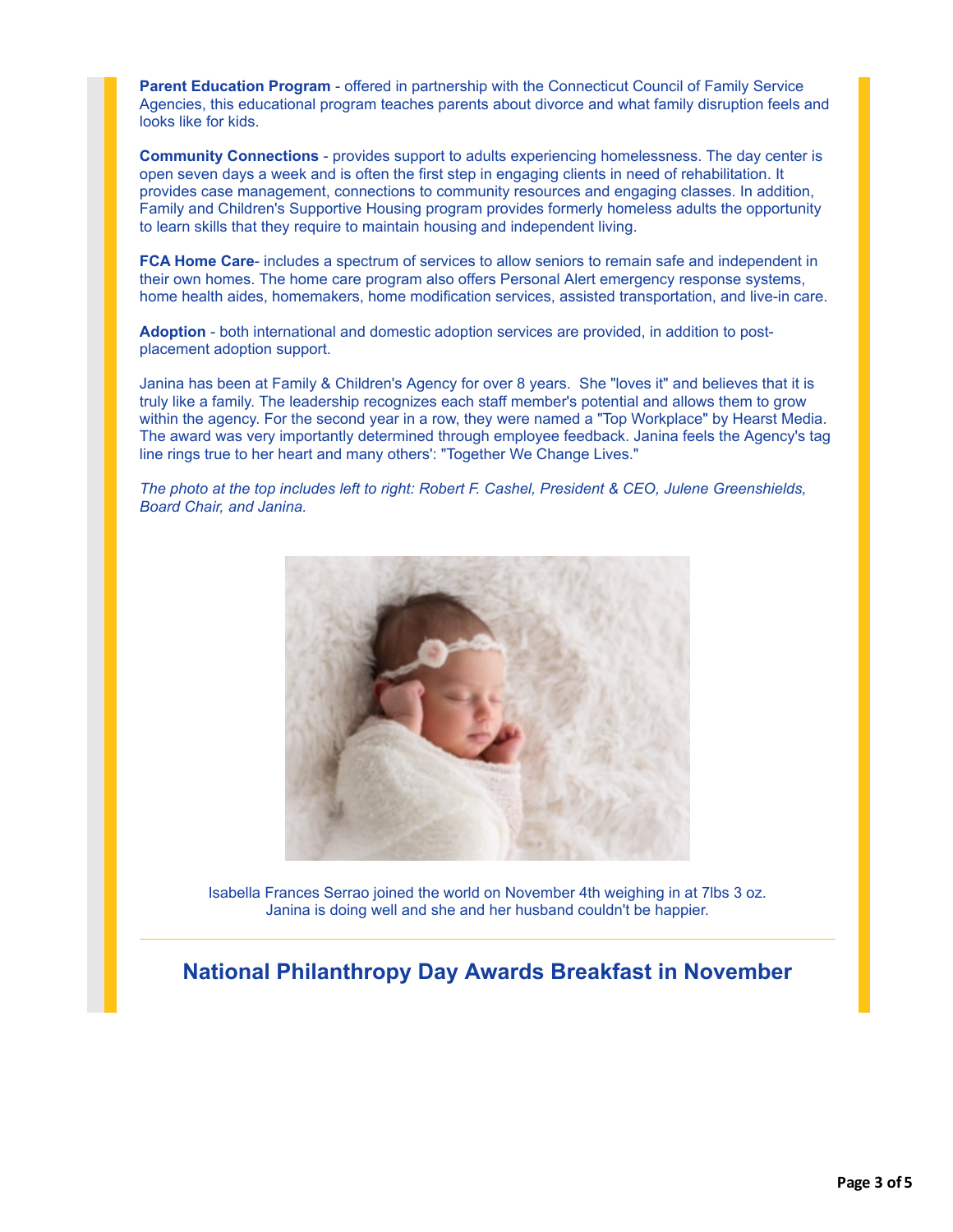![](_page_3_Picture_0.jpeg)

*Left to right: Lisa Ferraro, Fairfield County Chapter and Susan Lampley, Senior Program Officer, Melville Charitable Trust, which was awarded the Outstanding Foundation, and Cindy Citrone, Outstanding Philanthropist, with Abygale Lund from the AFP Connecticut Chapter.*

# **Upcoming Events**

**December 3 [Annual Meeting & Luncheon](http://r20.rs6.net/tn.jsp?f=0019v1YT1eSB0zXKP6Z72NZFUc6dxYgb80R2HaVxerEFMpNoTXb7lBIMLi6xMJwUsTjWULvPyA8cfAg4sQx2g_xur1QT1t4A5MoMh46QKh-SS-9HDQxpze58r7Fvj5YvgAU7ZFoXfHKtjOIekMbM8d3M1Tvo_MOoRWt8SzD4244PoukH2cWAbT5Pbg6C97tIXm1m-lEDIDNstk7_lcgaWjhsEPYM0eW0wY6HzEDppeG0lI=&c=kGkt0K2jXScxG9TZjPSBCOTarLuErrIPahc2RpGWP4XPtvuY4WAMUg==&ch=iOc_kB-6wswORUv6djkx6rm9V5h-KSt4m-GOMlHVoKWJpZI_YK32FQ==)**

**12:00-1:30 at the Norwalk Inn and Conference Center, Norwalk. \$25 for members, \$45 for non-members. All are welcome.**

![](_page_3_Picture_5.jpeg)

The luncheon will feature Watts Wacker, the Futurist: Don't Think Outside of the Box. . . Instead Ask Why the Box? The Annual Meeting will also take place and will include an announcement of the proposed leadership slate for 2016.

## *New* **Members**

**Kimberly Bragoli** *Director of Development/Communications* Ability Beyond Disability

**Margaret Reynolds** *Client Associate* Merrill Lynch

**James Cunneen**

## *Renewed* **Members**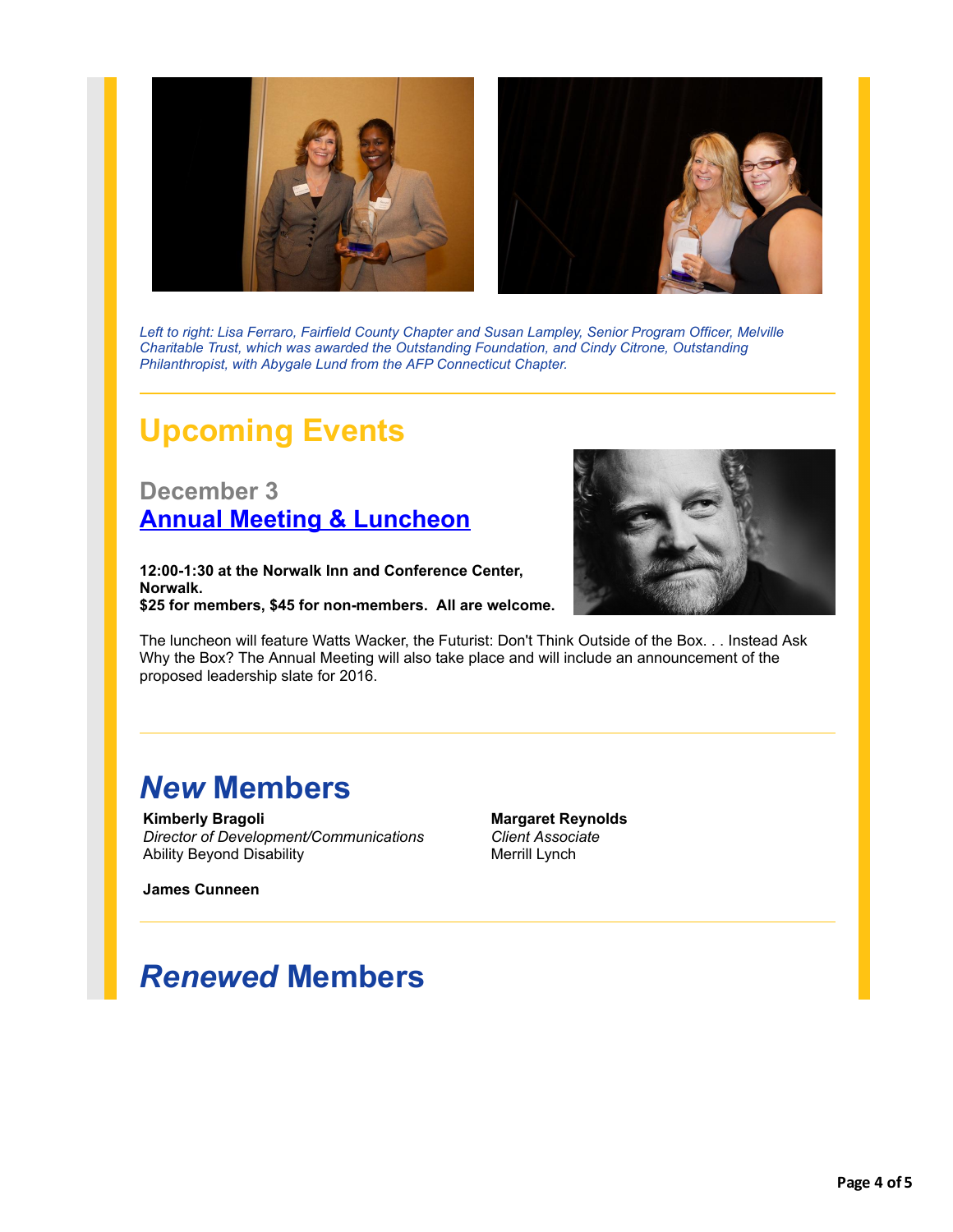**Linda Avellar** *Director of Communication & Development* The Ferguson Library

**Susan Chudwick** *Director of Development* Bridgeport Hospital Foundation

**Cindy Clark** *Director of Development* Westport Public Library

**Scott Gentry** *VP of Development & Marketing* Boys & Girls Village

**Tish Gibbs** *Consultant*

**Cathy Greco** *Executive VP, Corporate Accounts* United Way

**Wally Halas** *VP Advancement* Fairfield University

**Marion Herbert** *Manager of Communications* Family & Children's Agency

**Tricia Hyacinth** *Manager, Fund for Women and Girls* Fairfield County Community Foundation

**Scott Neff** *Development Director* Friends of Nathaniel Witherell

**Kimberly Pugh** *Director of Major Gifts* St. Vincent's Medical Center Foundation

**Diane Reese Tucker**

**Grace Weber** *Executive Director* Founders Hall

# **Contact Information**

For more information on AFP Fairfield County, visit our website at: [http://www.afpfairfield.org.](http://r20.rs6.net/tn.jsp?f=0019v1YT1eSB0zXKP6Z72NZFUc6dxYgb80R2HaVxerEFMpNoTXb7lBIMMq85YYSroPLq2kvdSLsMgJqnR0HBCmxwCd6lcRyOxVtviYmFs2tF7ECqxnJnORhw1jTH8j_0relkTTOeYUSc3N5OH-nl9i8ZgMUd3rxjNqb_fnXy01nA3o=&c=kGkt0K2jXScxG9TZjPSBCOTarLuErrIPahc2RpGWP4XPtvuY4WAMUg==&ch=iOc_kB-6wswORUv6djkx6rm9V5h-KSt4m-GOMlHVoKWJpZI_YK32FQ==)

For questions related to events or membership, please contact our Chapter Administrator, Marianne please contact AFP board member, Anne Tack Hickey at [mariannehickey@afpfairfield.org.](mailto:mariannehickey@afpfairfield.org)

To get involved with an AFP Board Committee, email board member, Lorraine Gibbons at [lgibbons@shehancenter.org.](mailto:lgibbons@shehancenter.org)

For questions or comments about the newsletter, [ATack@Tackwriters.com](mailto:ATack@Tackwriters.com).

STAY CONNECTED:

![](_page_4_Picture_19.jpeg)

#### *[JOIN OUR MAILING LIST!](http://visitor.r20.constantcontact.com/manage/optin/ea?v=001U2VyuwbHhrJJjOeTl9GZwQ%3D%3D)*

[Template design courtesy of PCI Creative Group](http://r20.rs6.net/tn.jsp?f=0019v1YT1eSB0zXKP6Z72NZFUc6dxYgb80R2HaVxerEFMpNoTXb7lBIMJEKUUQ2lvfetVjcX580XaE0Uoh1tIjujsLubQdEZVh8wUh8JY9x9ykSljUXCtdZUh2UDJ7lD_AZtJ2LwYeIeGelxq5Nhoscl-zWDxIhPD48_3dYoSajNDg=&c=kGkt0K2jXScxG9TZjPSBCOTarLuErrIPahc2RpGWP4XPtvuY4WAMUg==&ch=iOc_kB-6wswORUv6djkx6rm9V5h-KSt4m-GOMlHVoKWJpZI_YK32FQ==)